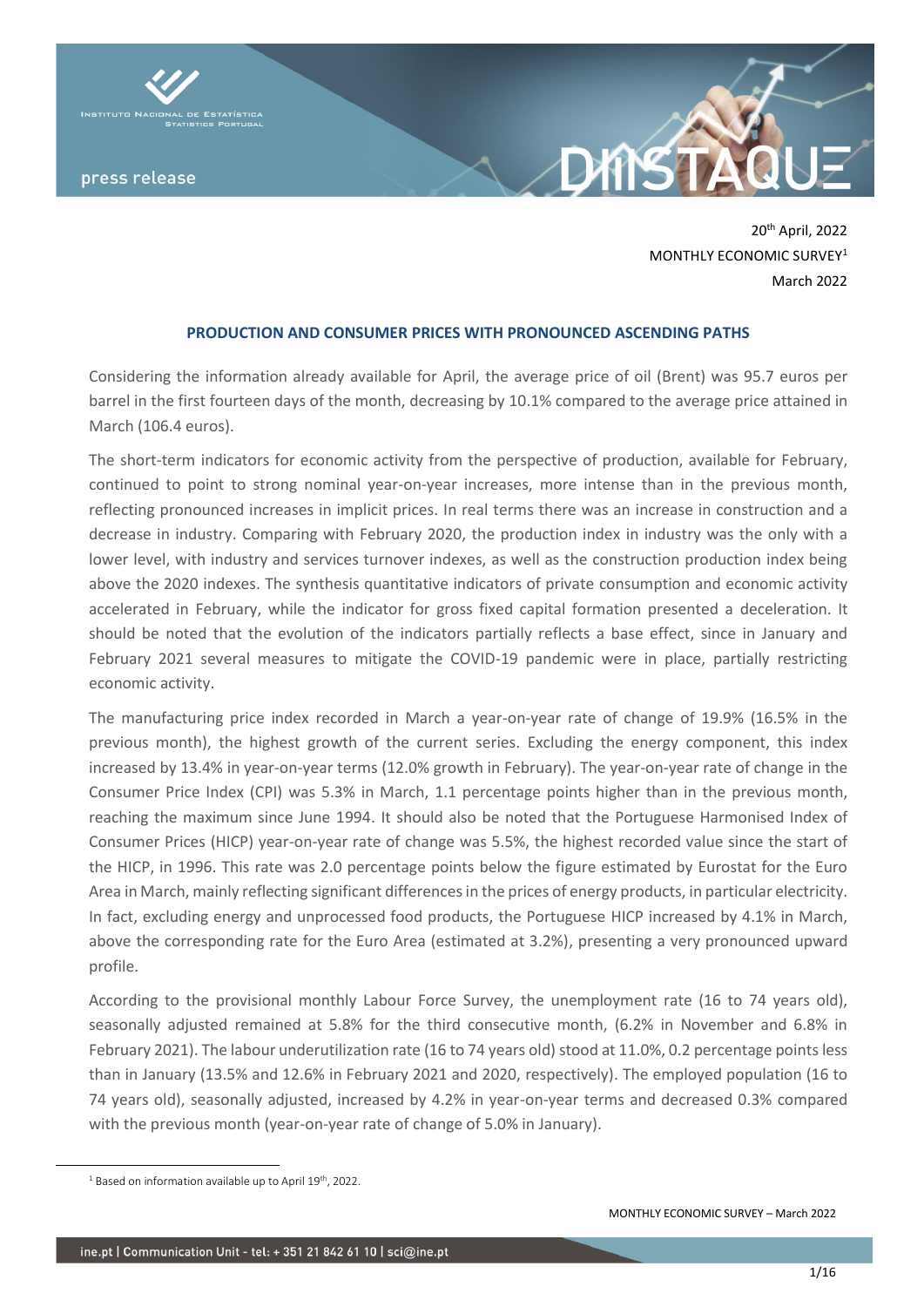

External Environment of the Portuguese Economy

Euro Area economic sentiment indicator (ESI) decreased markedly in March, mainly reflecting the abrupt decline in the consumer confidence indicator, as well as the marked losses in retail trade and industry confidence. The confidence indicator in construction remained broadly stable and improved slightly in services.

DANS



The balance of entrepreneur's opinions on order-book levels in the industry sector from Portuguese major partners decreased slightly in March, after having reached the maximum value of the series in the previous month. In February, the industrial production index (IPI) of Portuguese major partners increased by 0.4% compared with the previous month (monthly change of 0.8% in January) and increased by 3.3% compared with the same period of 2021 (year-on-year rate of change of 2.4% in the previous month).



According to Eurostat estimates, the Euro Area Harmonised Index of Consumer Prices (HIPC), is expected to register a year-on-year increase of 7.5% in March, 1.6 percentage points higher than in the previous month. Excluding energy and unprocessed food, the index is expected to increase by 3.2% (2.9% in February).

In February, the industrial production prices index (IPPI) of Portuguese major partners maintained a marked upward profile, reaching a year-on-year rate of change of 15.6% and a monthly growth of 1.8% (15.0% and 2.4% in January, respectively).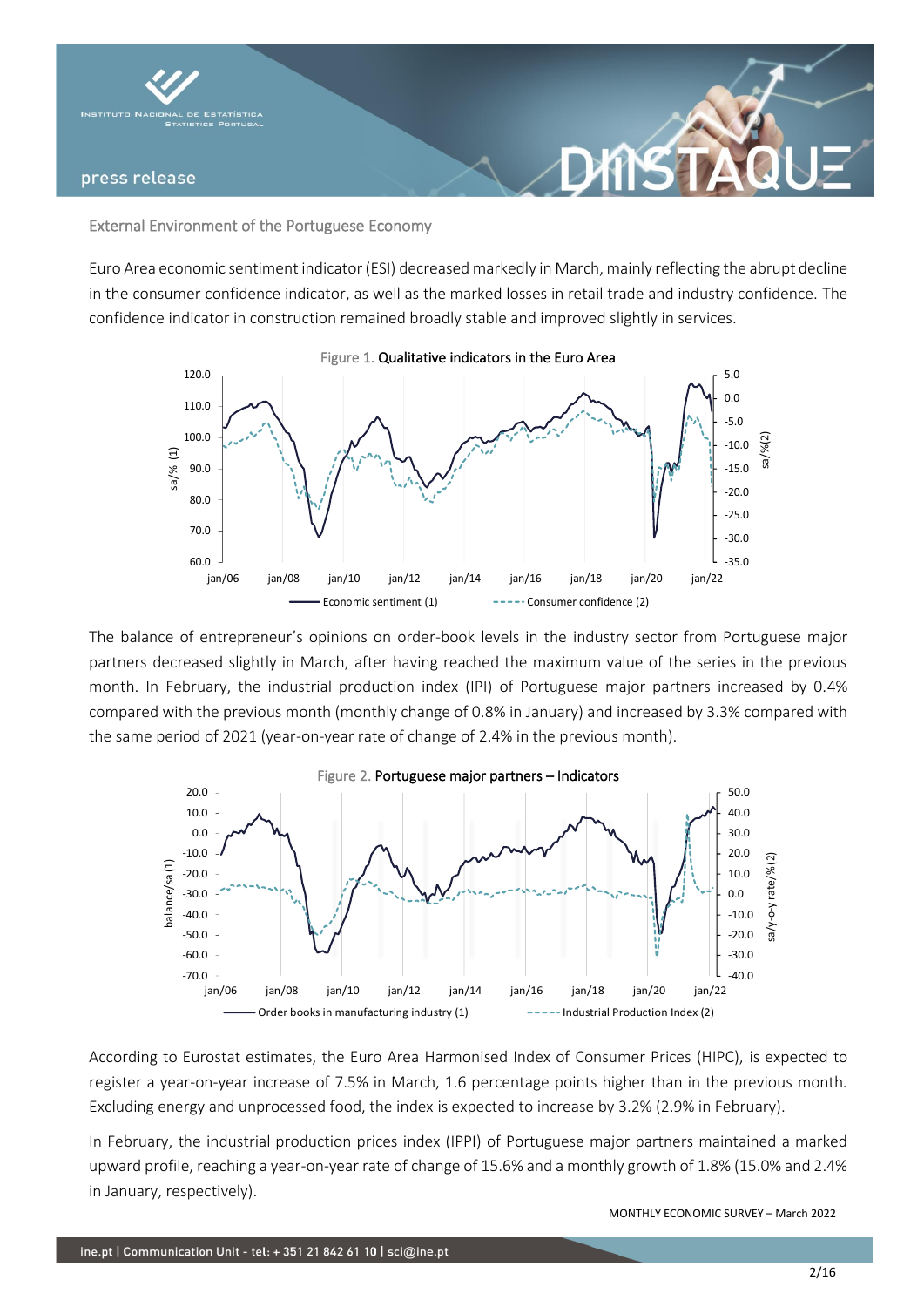

Following the outbreak of the military conflict in Ukraine, the oil price (Brent) recorded a strong increase at the beginning of March, which reached, in the 8<sup>th</sup>, the maximum value of 122.3 euros a barrel, with a slight decrease afterwards, although remaining at high levels. In March, the average oil price stood at 106.4 euros a barrel, registering a rate of change of 93.6% over March of 2021 and of 24.2% over the previous month. Considering the information already available for April, the average price of oil (Brent) was 95.7 euros per barrel in the first fourteen days of the month, decreasing by 10.1% compared to the average price attained in March.

jan/06 jan/08 jan/10 jan/12 jan/14 jan/16 jan/18 jan/20 jan/22

HICP, Euro Area (1) **IPPI, main partners (2)**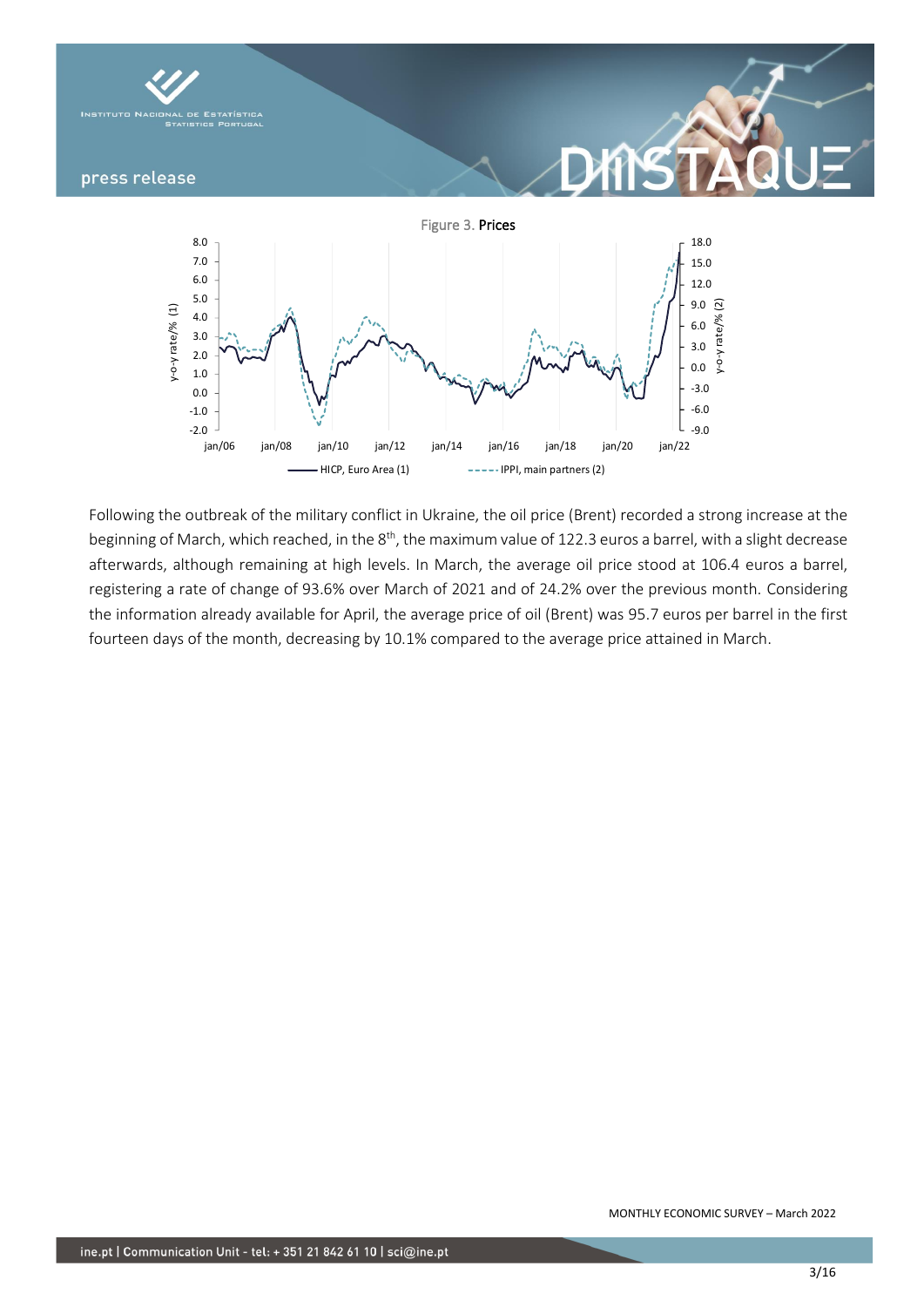

#### Economic Activity

The short-term indicators for economic activity from the perspective of production, available for February, continued to point to strong nominal year-on-year increases, more intense than in the previous month, reflecting pronounced increases in implicit prices. In real terms there was an increase in real terms in construction and a decrease in industry. Comparing with February 2020, the production index in industry was the only one with a lower level, with industry and services turnover indexes, as well as the construction production index being above the 2020 figures.

**DANS** 

The economic activity indicator, which summarizes a set of quantitative indicators that reflects the evolution of the economy, accelerated in January and February, after having decelerated in December. This evolution partially reflects a base effect, since in January and February 2021 several measures to mitigate the COVID-19 pandemic were in place, partially restricting economic activity. The economic climate indicator, which summarizes the balances of responses to questions relating to business surveys, decreased moderately in March, after having reached in the previous month a level identical to that observed in February 2020 and presenting an irregular behaviour between July and January.



In February, the IPI presented a year-on-year rate of change of -4.3%, after decreasing 3.4% in the previous month. Excluding Energy, which was strongly affected by the reduction in production, the rate of change was 2.9% (-0.4% in the previous month). Comparing with February 2020, IPI registered a reduction of 6.6%. In nominal terms, the industry turnover index presented a year-on-year increase of 23.2%, more intense than in the previous month (18.7%). Excluding the Energy grouping, sales in industry grew 20.1% (16.8% in January). Comparing with February 2020, the index was 19.3% higher. The indices for the domestic and foreign markets increased by 22.8% and 23.8% respectively, in comparison with February 2021 (rates of change of 12.3% and 28.0% in the previous month, in the same order).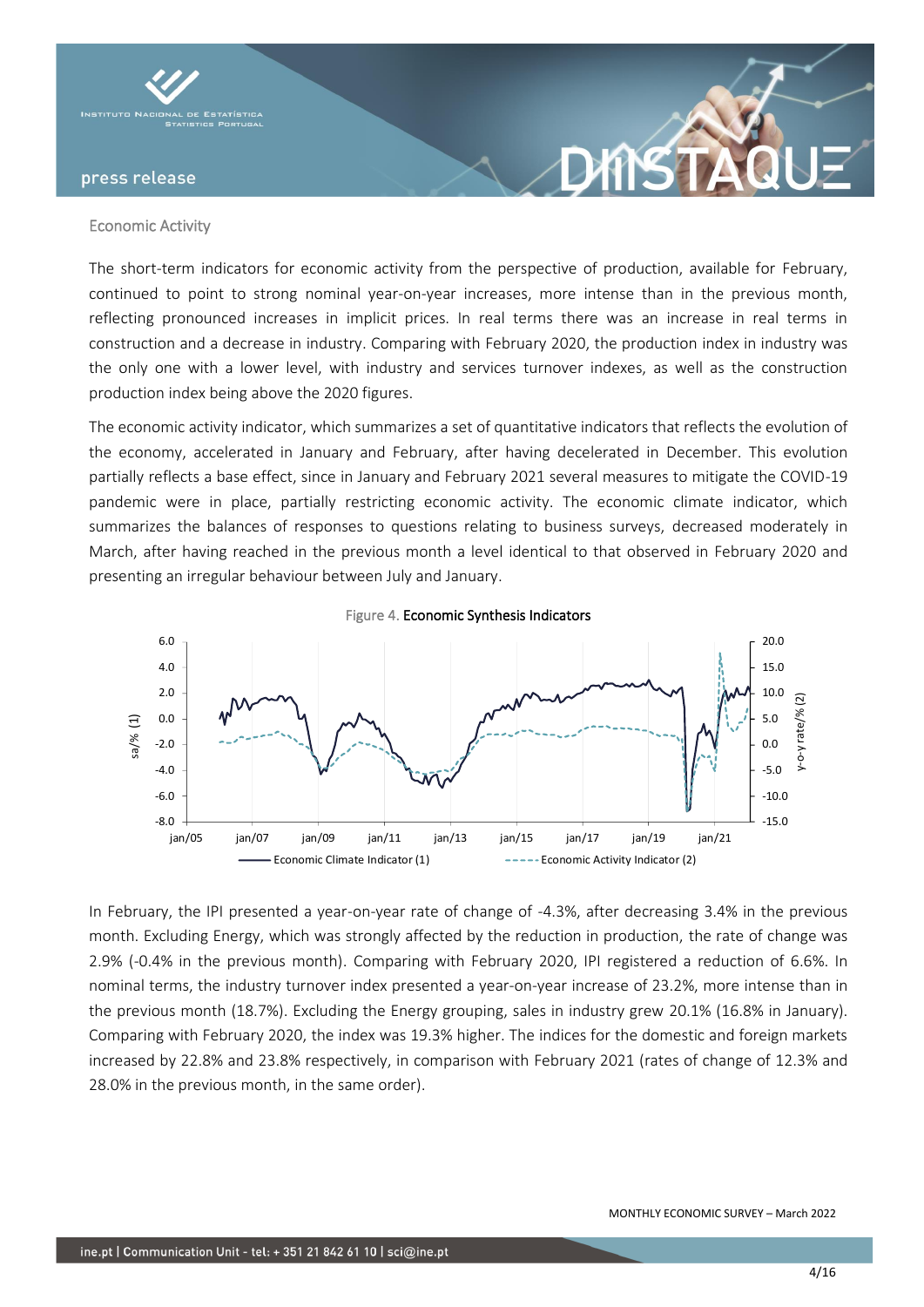



The turnover index for services (includes retail trade) presented a rate of change of 28.9%, after increasing by 21.6% in the previous month. This strong increase of the index partially reflects a base effect, since in February 2021 the rate of change had been -16.9%. This index is above the pre-pandemic levels (comparing with February 2020, this index presented an increase of 7.1%).

The index of turnover in trade retail (deflated) went from a year-on-year change of 10.0% in January to 13.9% in February (comparing with February 2020, there was a decrease of 2.3%). This rate of change is strongly influenced by a base effect, particularly intense in non-food products, where the total index decreased by 14.2% in February 2021 due to the confinement measures in place since the beginning of the previous year due to the worsening of the COVID-19 pandemic. However, the evolution of the aggregate index reflects different dynamics of the two groups: the food products index decreased by 2.4% (rate of change of 0.4% in January), while the non-food products index presented a rate of change of 30.4%, after increasing by 19.0% in the previous month. These results reflect the aforementioned base effect, with rates of change of -1.4% and -24.2% being registered in February 2021, in the same order.



The construction production index recorded a year-on-year growth of 6.6% in February, after increasing by 3.4% in the previous month. Comparing with February 2020, it presented an increase of 1.1%.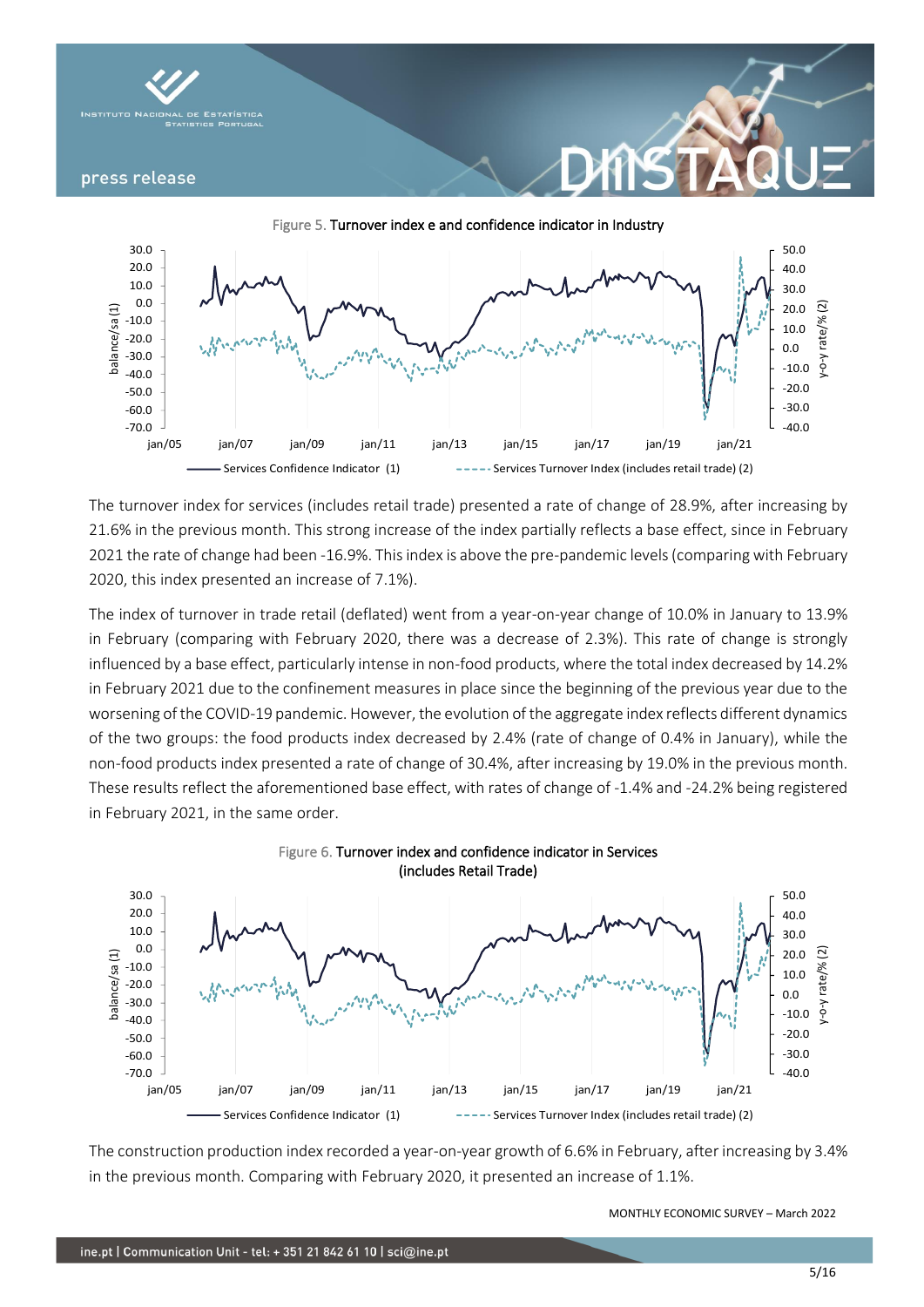



Regarding tourism activity, in February, the number of overnight stays increased in year-on-year terms by 527.1% (rate of change of 185.0% in January), with the level reached being 23.1% lower than that observed in February 2020. Overnight stays by residents increased by 251.8% and by non-residents grew by 1173.3%. Comparing with February 2020 there was a 11.1% decrease in overnight stays by residents and of 29.2% in overnight stays by non-residents.

The average consumption of electricity on working days recorded a year-on-year change of 8.3% in March, which compares with rates of -1.5% and 1.5% in January and February, respectively.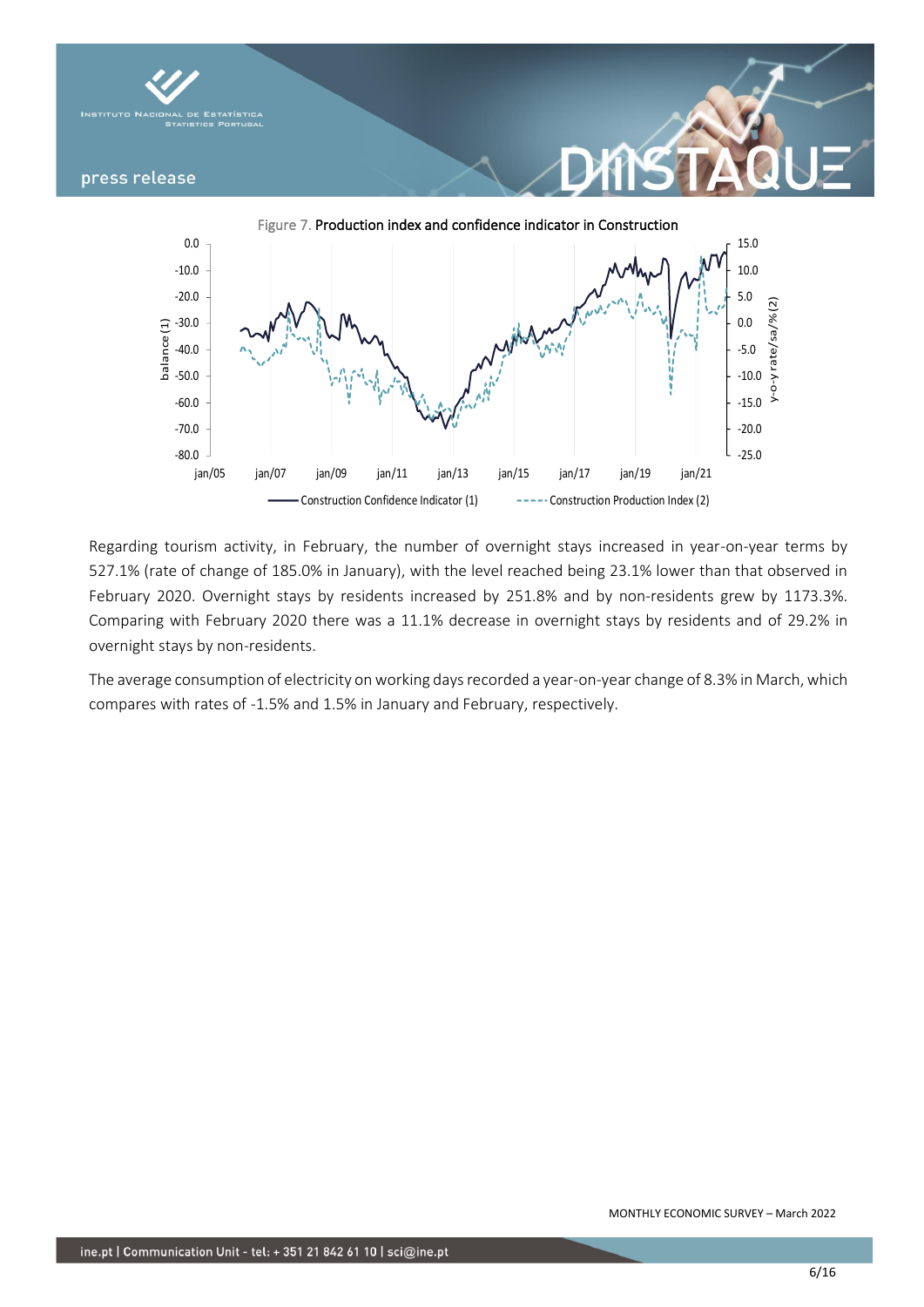

### Private Consumption

According with the latest information from the Quarterly Sector Accounts, net lending of Households stood at 4.4% of Gross Domestic Product (GDP) in the year ending in the fourth quarter of 2021, 0.6 percentage points less than in the previous quarter and 1.8 percentage points less than in 2020. Households' saving rate reached 10.9% of disposable income, diminishing by 0.8 percentage points from the previous quarter. This performance was a consequence of the 2.3% increase in consumption expenditure in nominal terms (rate of change of 1.1% in the previous quarter), which more than offset the 1.4% increase in disposable income.

The quantitative indicator of private consumption accelerated in January and February, more intensely in the last month, after having decelerated in December.



In February, there were more intense positive contributions from both components, non-durable and durable consumption. In March, the sales of passenger cars presented a year-on-year increase of 5.1%, after increasing by 39.4% in the previous month.

According to information on operations carried out in the ATM network, available for March, the overall amount of national withdrawals, payment of services and purchases at automatic payment terminals carried out on the automatic teller machines of the *Multibanco* network presented a year-on-year growth of 29.9% (38.9% in the previous month).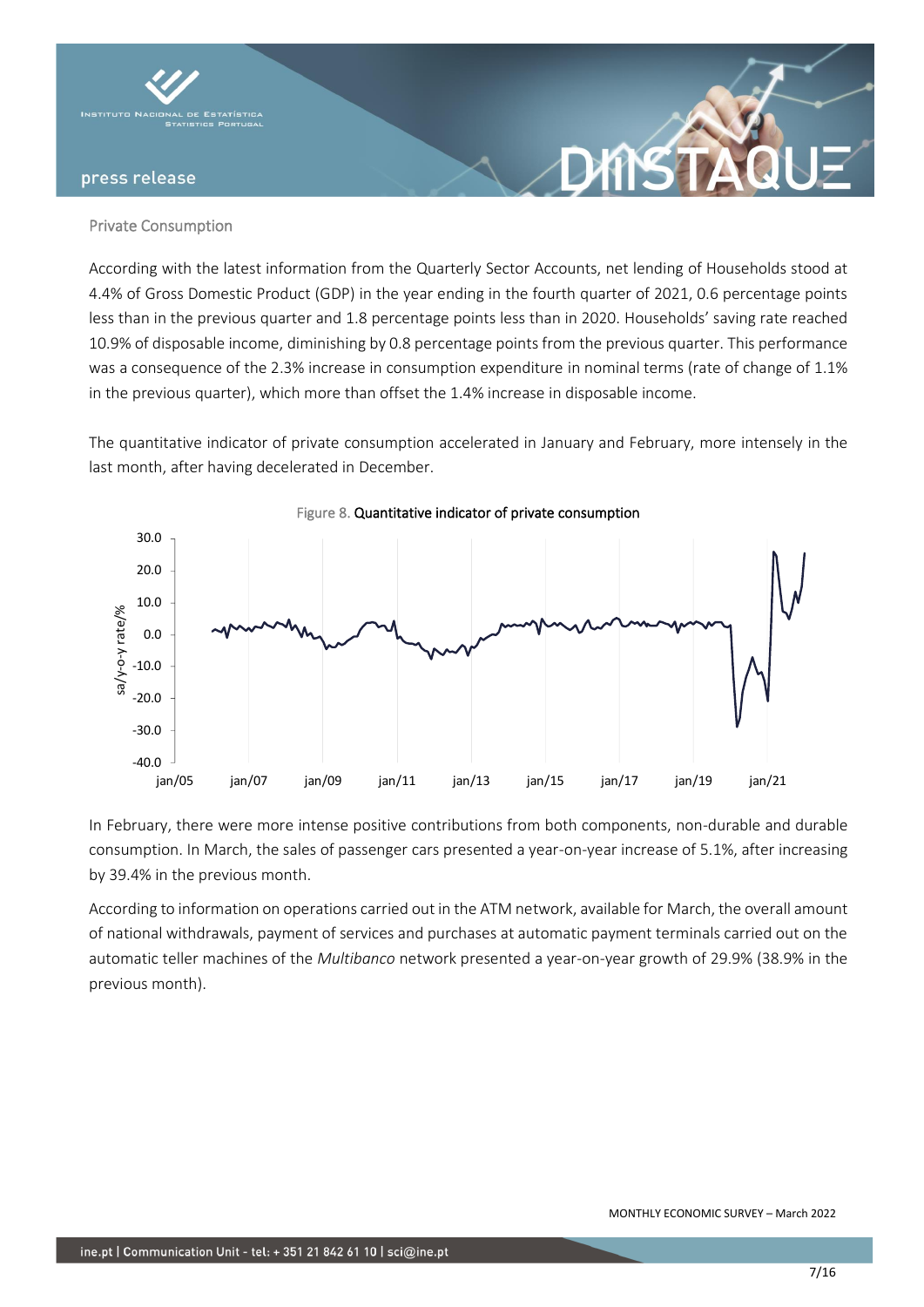

The Consumer confidence indicator decreased sharply in March, in the context of the war against Ukraine, after having increased in January and February, registering the second largest monthly fall in the series, only surpassed by the decrease registered in April 2020, with the beginning of the COVID-19 pandemic.

jan/05 jan/07 jan/09 jan/11 jan/13 jan/15 jan/17 jan/19 jan/21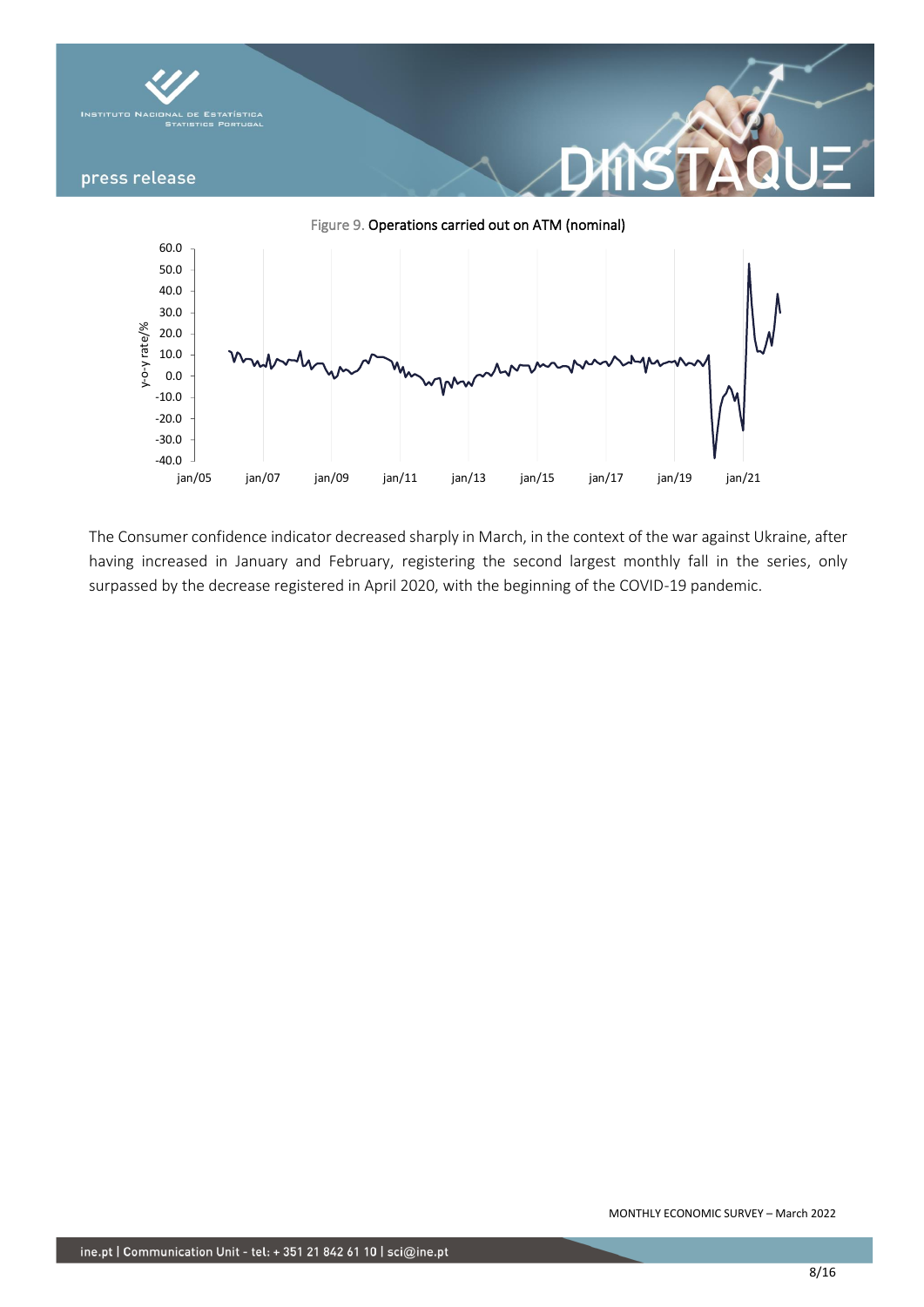

#### Investment

The Gross Fixed Capital Formation (GFCF) indicator slowed down in February, interrupting the ascending profile observed in the previous four months following the year-on-year decreases of August and September.



The evolution observed in the last month was the result of the slight negative contribution of the machinery and equipment component, after being positive in January and of the lower positive contribution of the transport material component. In the opposite direction, the construction component registered a higher positive contribution.



Figure 11. Contributions to the GFCF indicator

Sales of cement produced in national territory (not adjusted for seasonal and working days effects), already available for March, registered a 0.1% year-on-year increase in the last month, following the significant growth rates of the previous three months (rates of 12.9%, 13.9% and 22.4% between December and February). Also, already available for March, sales of light commercial vehicles registered a significant year-on-year decline in the last month, resuming the negative year-on-year rates of change profile initiated in July, which was interrupted in February (rates of -10.7%, -9.7%, +7.5% and -20.0% between December and March). Sales of heavy-duty vehicles, also available for March, registered year-on-year increases in the last six months, following three months of significant reductions (rates of 21.6%, 8.6%, 2.9% and 5.2% between December and March).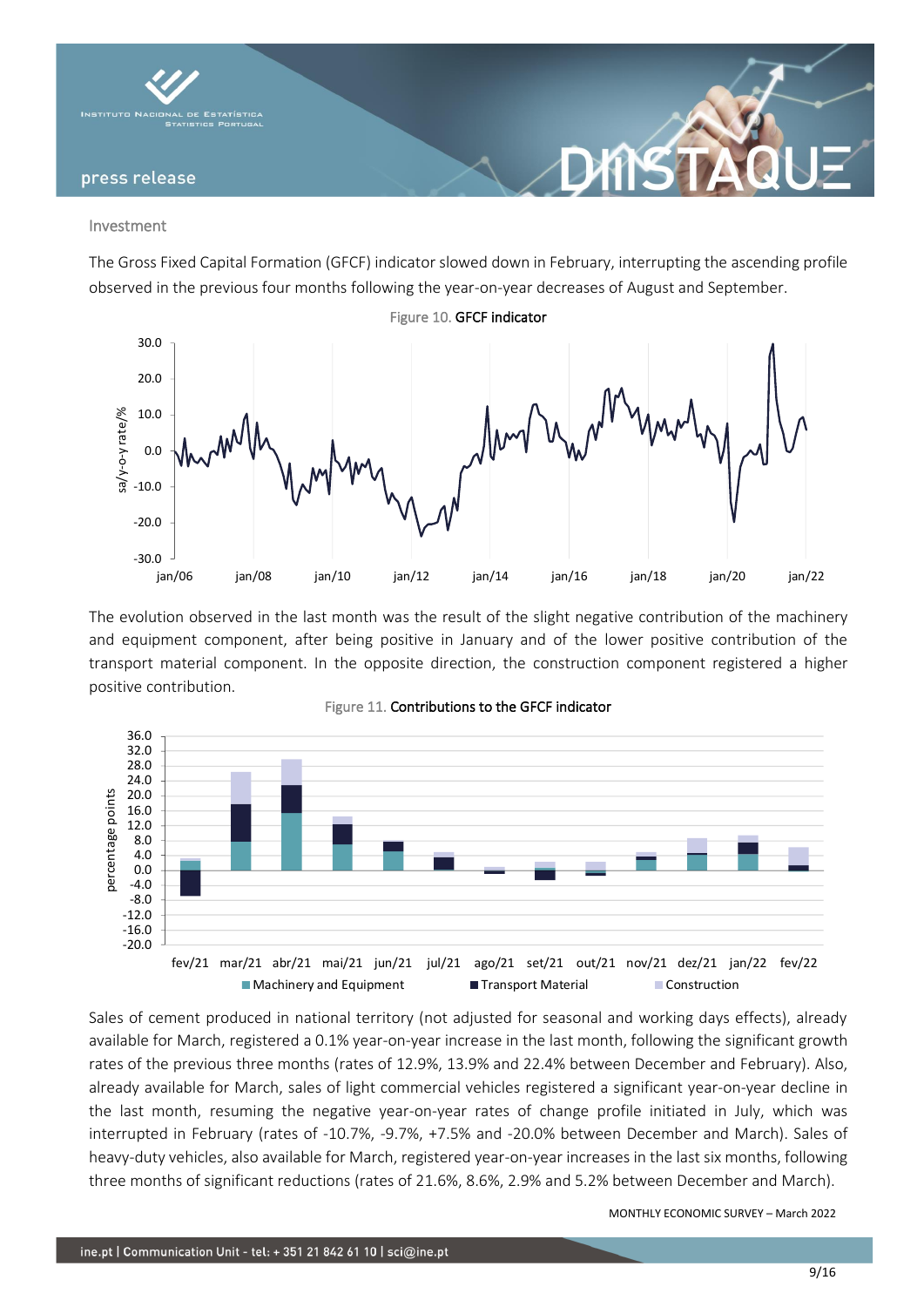

### External Demand

In February 2022, exports and imports of goods recorded nominal year-on-year growth rates of 20.3% and 42.3%, respectively (22.6% and 38.0%, in the same order, in January 2022), largely reflecting the increases in implied prices. It should be highlighted the increases in exports and imports of Industrial supplies (30.8% and 44.2%, respectively) and in imports of Fuels and lubricants (133.5%).

Excluding Fuels and lubricants, exports and imports grew by 17.5% and 31.6%, respectively (19.8% and 30.4%, in the same order, in January 2022).



Nominal exports of goods destined for EA increased by 22.9% year-on-year in February (22.8% in January). In turn, nominal exports of non-EU goods went from a year-on-year rate of change of 29.7% in January to 17.0% in February.

Nominal imports of goods originating in the EA recorded a year-on-year change of 37.0% in February (27.4% in January). Extra-EU imports increased by 67.4% in February, in year-on-year terms (78.1% in the previous month).

In February, the monthly unit value indices for total implicit prices of exports and imports of goods registered year-on-year rates of change of 15.2% (11.6% excluding petroleum products) and 21.4% (14, 6% excluding petroleum products), respectively.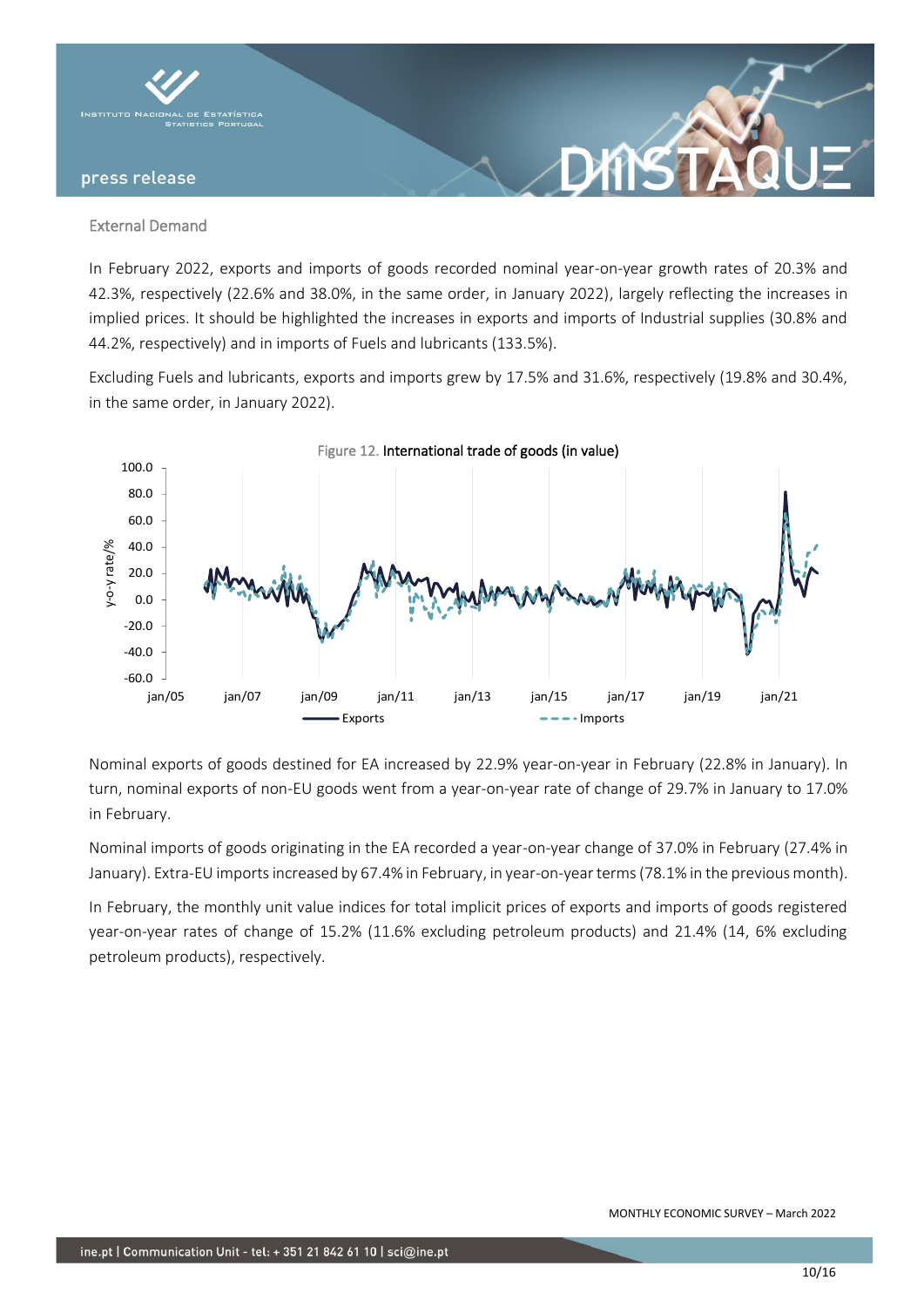

### Labour Market

In February, according to the provisional monthly Labour Force Survey, the unemployment rate (16 to 74 years old), seasonally adjusted remained at 5.8% for the third consecutive month, (6.2% in November and 6.8% in February 2021). The labour underutilization rate (16 to 74 years old) stood at 11.0%, 0.2 percentage points less than in January (13.5% and 12.6% in February 2021 and 2020, respectively).

DYNST

The employed population (16 to 74 years old), seasonally adjusted, increased by 4.2% in year-on-year terms and decreased 0.3% compared with the previous month (year-on-year rate of change of 5.0% in January).



The employment indexes of the turnover surveys presented, in February, year-on-year rates of change of 2.9% in industry, 4.6% in retail trade, 5.7% in services and 1.9% in construction (2.3%, 3.5%, 4.2% e 2.1% in January, in the same order). The hours worked indexes, adjusted for calendar effects, registered rates of change of 7.4% in industry, 20.7% in retail trade, 18.0% in services and 1.8% in construction (2.3%, 7.1%, 9.1% and 1.2% in the previous month, in the same order).

According with the Ministry of Labour, Solidarity and Social Security, the average monthly compensation of employees declared per worker to Social Security in February grew by 2.0% in year-on-year terms (variation of 2.6% in January and 3.6% in February 2021).

In the year ending in the third fourth of 2021, Unit Labour Costs (ULC) registered an increase of 1.0% in year-on-year terms (3.4% in the third quarter). The deceleration of ULC in the fourth quarter was due to the 2.8% increase in productivity, which approached the growth in average compensation of employees (rate of change of 3.8%). It should be noted that this evolution does not reflect the exact measure of the behaviour of these costs from the perspective of firms, since part of the wages paid were financed by the General Government sector within the scope of public policies aimed to supporting employment and income in the pandemic context (namely the simplified layoff).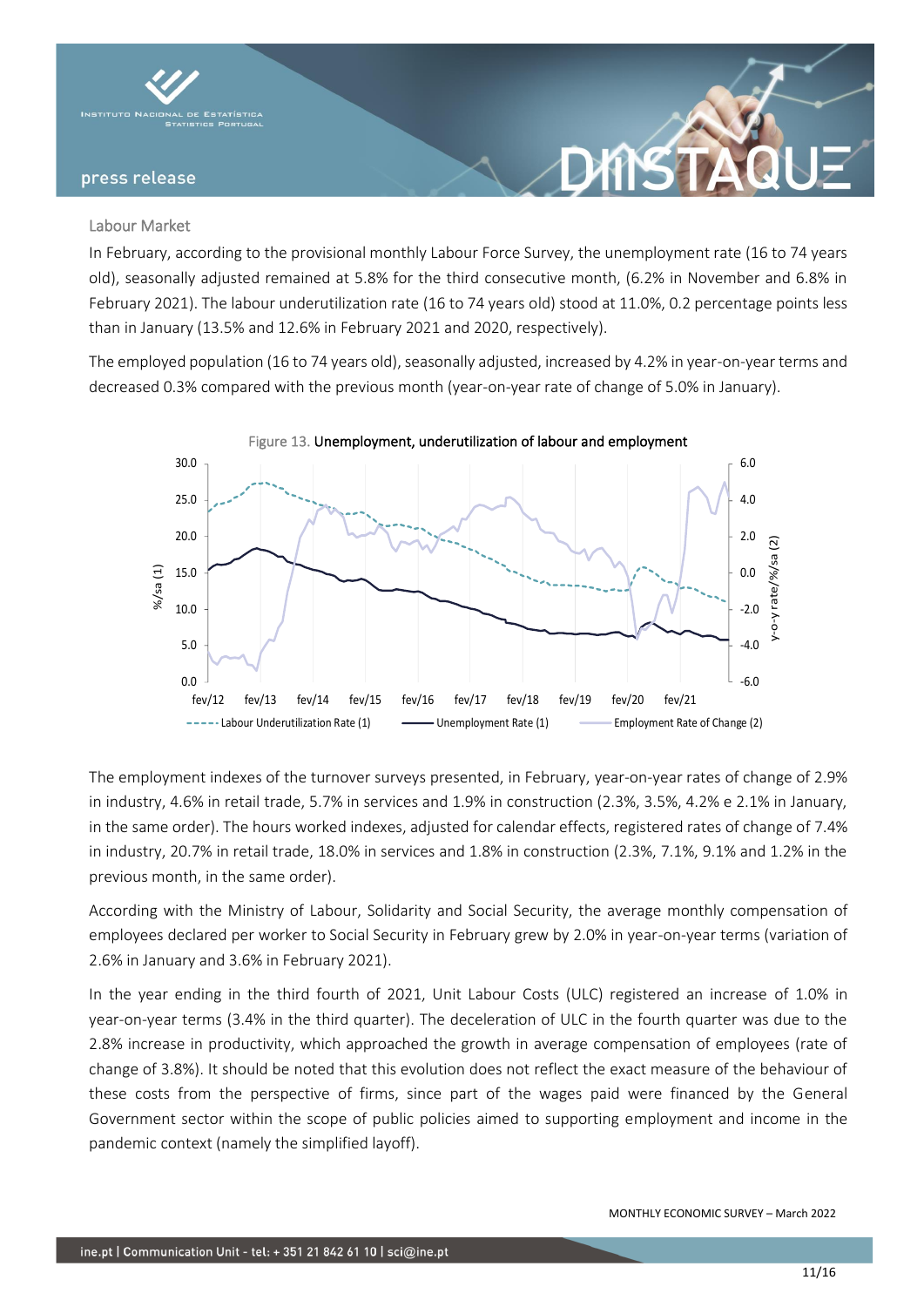

#### Prices

The CPI year-on-year rate of change was 5.3% in March, 1.1 percentage points higher than in the previous month, reaching the maximum since June 1994. For the fourth consecutive month, all divisions recorded positive year-on-year rates of change, standing out the positive contributions to the year-on-year rate of change of CPI of "Transports" and "Food and non-alcoholic beverages" divisions, with rates of 11.0% and 7.2%, respectively (8.5% and 4.7% in February). The year-on-year rate of change of the core inflation rate, which excludes energy and unprocessed food products, was 3.8% (3.2% in February), the highest since March 2003.

The Portuguese Harmonised Index of Consumer Prices (HICP) year-on-year rate of change was 5.5%, the highest recorded value since the start of the HICP, in 1996. This rate was 1.1 percentage points higher than in February, and 2.0 percentage points below the figure estimated by Eurostat for the Euro Area, mainly reflecting significant differences in the prices of energy products, in particular electricity. In fact, excluding energy and unprocessed food products, the Portuguese HICP increased by 4.1% in March, above the corresponding rate for the Euro Area (estimated at 3.2%).



In the last month, the goods component of the CPI recorded a year-on-year rate of change of 6.8%, reaching the maximum since December 1992 (5.2% in February). The services component increased by 3.1% in March, after increasing by 2.6% in the previous month. A significant acceleration of the goods component is visible since the beginning of 2021, particularly influenced by the behaviour of energy goods prices, outpacing the prices of the services component. However, a progressive acceleration of the prices of the services component is also visible in the last months.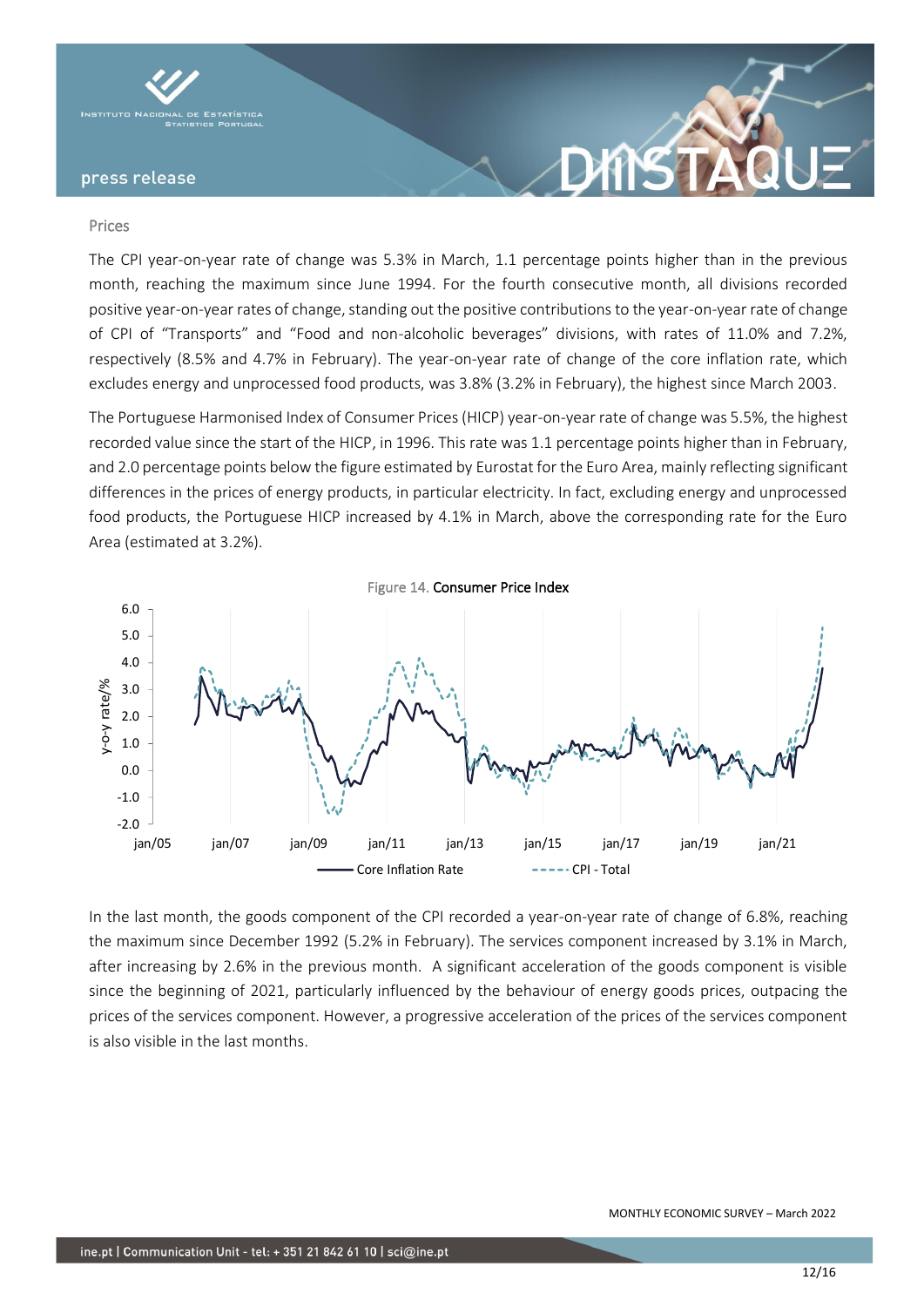

The manufacturing price index recorded in March a year-on-year rate of change of 19.9% (16.5% in the previous month), the highest growth of the current series. Excluding the energy component, this index increased by 13.4% in year-on-year terms, also the highest growth of the current series, after presenting a 12.0% growth in February. The index of consumption goods also accelerated markedly, moving from a year-on-year rate of change of 6.9% in February to 9.2% in March.

jan/05 jan/07 jan/09 jan/11 jan/13 jan/15 jan/17 jan/19 jan/21

CPI - Goods -----CPI - Services

-4.0

-2.0

0.0

2.0

y-o-y/%

4.0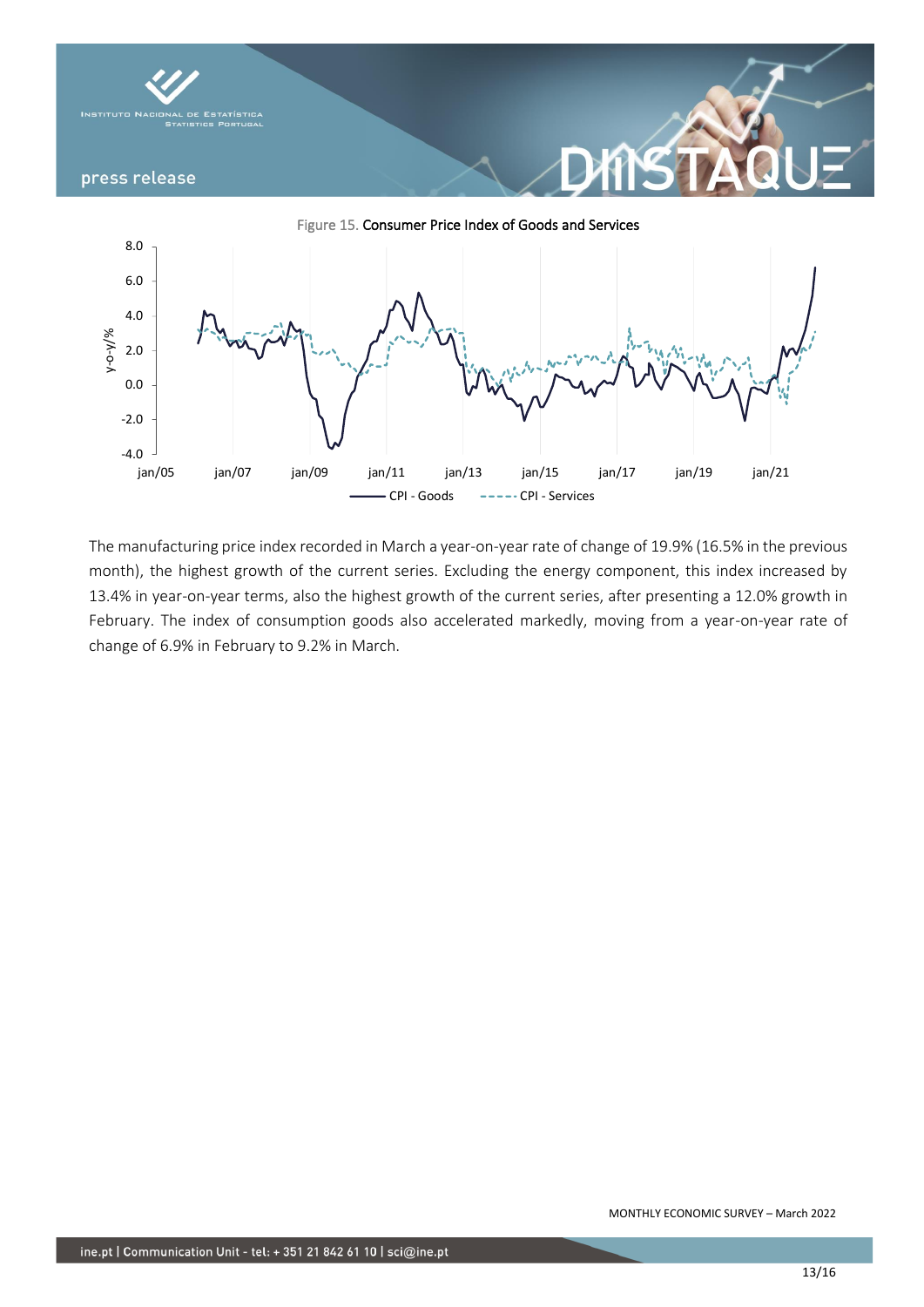

### Figure 16. Summary information

|                                                        |            |                 | <b>Minimum</b> |          | <b>Maximum</b> |            | Year         |         |         | <b>Month</b>   |                            |           |                |                          |         |         |                  |         |         |         |         |            |         |       |         |        |             |
|--------------------------------------------------------|------------|-----------------|----------------|----------|----------------|------------|--------------|---------|---------|----------------|----------------------------|-----------|----------------|--------------------------|---------|---------|------------------|---------|---------|---------|---------|------------|---------|-------|---------|--------|-------------|
|                                                        | Unit       | First<br>Period |                |          |                |            |              |         | 2021    |                |                            | 2022      | 2021           |                          |         |         |                  |         |         | 2022    |         |            |         |       |         |        |             |
|                                                        |            |                 | Value          | Date     | Value<br>Date  |            | 2019<br>2020 |         | 2021    | Q <sub>1</sub> | Q2<br>Q3<br>Q <sub>4</sub> |           | Q <sub>1</sub> | Mar                      | Apr     | May     | Jun              | Jul     | Aug     | Sep     | Oct     | <b>Nov</b> | Dec     | Jan   | Feb     | Mar    |             |
| <b>National Accounts (a)</b>                           |            |                 |                |          |                |            |              |         |         |                |                            |           |                |                          |         |         |                  |         |         |         |         |            |         |       |         |        |             |
| GDP                                                    | s.a/y.r./% | 1996.           | $-17.9$        | 2020.II  | 16.5           | 2021.II    | 2.7          | $-8.4$  | 4.9     | $-5.4$         | 16.5                       | 4.4       | 5.9            | $\blacksquare$           |         |         |                  |         |         |         |         |            |         |       |         |        |             |
| <b>Private Consumption</b>                             | s.a/y.r./% | 1996.           | $-17.1$        | 2020.II  | 18.5           | 2021.II    | 3.3          | $-7.1$  | 4.5     | $-7.5$         | 18.5                       | 4.0       | 5.4            |                          |         |         |                  |         |         |         |         |            |         |       |         |        |             |
| <b>Public Consumption</b>                              | s.a/y.r./% | 1996.           | $-4.0$         | 2012.II  | 9.4            | 2021.I     | 2.1          | 0.4     | 4.1     | 2.0            | 9.4                        | 3.4       | 2.0            | $\blacksquare$           |         |         |                  |         |         |         |         |            |         |       |         |        |             |
| <b>Gross Capital Formation</b>                         | s.a/y.r./% | 1996.           | $-23.2$        | 2011.IV  | 16.9           | 1997.I     | 3.3          | $-5.7$  | 7.5     | 4.3            | 12.5                       | 8.0       | 5.6            | $\overline{\phantom{a}}$ |         |         |                  |         |         |         |         |            |         |       |         |        |             |
| Exports of Goods and Services                          | s.a/y.r./% | 1996.I          | $-39.3$        | 2020.II  | 42.9           | 2021.II    | 4.1          | $-18.6$ | 13.1    | $-7.5$         | 42.9                       | 11.9      | 16.0           | $\overline{\phantom{a}}$ |         |         |                  |         |         |         |         |            |         |       |         |        |             |
| Imports of Goods and Services                          | s.a/y.r./% | 1996.I          | $-29.9$        | 2020.II  | 37.3           | 2021.I     | 4.9          | $-12.1$ | 12.9    | $-3.6$         | 37.3                       | 12.2      | 12.9           |                          |         |         |                  |         |         |         |         |            |         |       |         |        |             |
| Contribution of domestic demand for GDP rate of change | p.p.       | 1996.           | $-13.7$        | 2020.II  | 16.4           | 2021.II    | 3.0          | $-5.5$  | 5.2     | $-3.7$         | 16.4                       | 4.8       | 4.9            | $\blacksquare$           |         |         |                  |         |         |         |         |            |         |       |         |        |             |
| Contribution of external demand for GDP rate of change | p.p.       | 1996.I          | $-4.2$         | 2020.II  | 6.0            | 2011.IV    | $-0.3$       | $-2.9$  | $-0.2$  | $-1.6$         | 0.2                        | $-0.3$    | 0.9            | $\overline{\phantom{a}}$ |         |         |                  |         |         |         |         |            |         |       |         |        |             |
| <b>Economic Activity</b>                               |            |                 |                |          |                |            |              |         |         |                |                            |           |                |                          |         |         |                  |         |         |         |         |            |         |       |         |        |             |
| Economic activity indicator                            | y.r./%     | Jan-96          | $-13.1$        | Apr-20   | 17.9           | Apr-21     | 2.0          | $-4.1$  | 4.3     | $-2.4$         | 12.8                       | 3.1       | 3.9            | $\overline{\phantom{a}}$ | 1.8     | 17.9    | 13.2             | 7.3     | 3.6     | 3.1     | 2.6     | 3.0        | 44      |       | 5.1     | 7.5    |             |
| Manufacturing industry production index                | s.a./y.r.  | Jan-96          | $-29.7$        | Jun-20   | 37.3           | Apr-21     | $-2.3$       | $-7.0$  | 3.0     | $-1.1$         | 24.3                       | $-4.8$    | $-1.6$         |                          | 6.0     | 37.3    | 26.7             | 10.9    | 0.7     | $-9.6$  | $-5.1$  | $-6.2$     | 1.0     | 0.7   | -3.     |        |             |
| Construction production index                          | s.a./v.r.  | Jan-01          | $-19.8$        | Feb-13   | 12.8           | Apr-21     | 2.7          | $-3.3$  | 2.8     | $-1.1$         | 7.7                        | 2.2       | 2.7            | $\sim$                   | 4.3     | 12.8    | 7.7              | 2.9     | 2.0     | 2.2     | 2.4     | 1.8        | 3.3     | 2.9   | 3.4     | 6.6    |             |
| Total turnover index (b)                               | y.r.       | Jan-01          | $-35.2$        | Apr-20   | 48.8           | Apr-21     | 1.4          | $-12.4$ | 11.8    | $-6.3$         | 32.4                       | 10.2      | 14.9           |                          | 9.0     | 48.8    | 34.5             | 18.4    | 8.3     | 11.5    | 10.8    | 10.5       | 18.7    | 15.6  | 20.7    | 27.0   |             |
| Services turnover index                                | y.r.       | Jan-01          | $-35.8$        | Apr-20   | 46.8           | Apr-21     | 2.5          | $-13.0$ | 10.5    | $-9.4$         | 31.2                       | 9.3       | 14.7           |                          | 5.8     | 46.8    | 33.2             | 18.1    | 6.8     | 10.7    | 10.5    | 10.0       | 19.5    | 14.6  | 21.6    | 28.9   |             |
| Economic climate indicator                             | $s.a/\%$   | Jan-89          | $-7.2$         | Apr-20   | 5.5            | Apr-98     | 2.3          | $-1.6$  | 1.0     | $-1.5$         | 1.6                        | 1.7       | 2.1            | 2.1                      | $-1.0$  | 0.8     | 1.8              | 2.3     | 1.4     | 2.0     | 1.7     | 2.4        | 1.9     | 2.0   | 1.9     | 2.5    | 2.1         |
| <b>Private Consumption</b>                             |            |                 |                |          |                |            |              |         |         |                |                            |           |                |                          |         |         |                  |         |         |         |         |            |         |       |         |        |             |
| Qualitative consumption indicator                      | %          | Jan-89          | $-6.0$         | Apr-20   | 7.1            | Nov-98 $ $ | 2.4          | $-1.2$  | 0.3     | $-2.0$         | 0.7                        | 1.3       | 1.4            | 1.4                      | $-1.8$  | $-0.7$  | 0.9              | 1.8     | 0.9     | 1.4     | 1.6     | 1.7        | 1.2     | 1.3   | 1.5     | 1.5    | 1.1         |
| Quantitative consumption indicator                     | s.a/y.r./% | Jan-96          | $-28.9$        | Apr-20   | 26.0           | Apr-21     | 3.4          | $-12.2$ | 6.5     | $-12.4$        | 21.5                       | 6.3       | 10.5           |                          | $-0.4$  | 26.0    | 24.8             | 14.6    | 7.3     | 6.8     | 4.8     | 8.0        | 13.6    | 10.0  | 15.0    | 25.5   |             |
| - Non-durable goods and services                       | s.a/y.r./% | Jan-96          | $-27.8$        | Apr-20   | 25.0           | Feb-22     | 3.7          | $-12.5$ | 6.5     | $-12.7$        | 19.9                       | 7.6       | 11.2           |                          | $-1.7$  | 22.4    | 23.4             | 14.6    | 8.9     | 8.5     | 5.4     | 9.3        | 13.9    | 10.3  | 15.0    | 25.0   |             |
| - Durable goods                                        | s.a/y.r./% | Jan-96          | $-39.8$        | Apr-20   | 69.5           | Apr-21     | 0.7          | $-8.7$  | 6.9     | $-8.9$         | 37.7                       | $-5.4$    | 4.3            |                          | 14.1    | 69.5    | 38.6             | 15.1    | $-6.4$  | $-8.6$  | $-1.2$  | $-4.3$     | 10.4    | 7.0   | 15.0    | 29.8   |             |
| Consumer confidence indicator                          | balance    | Sep-97          | $-47.8$        | Oct-12   | -0.1           | Sep-97     | $-8.0$       | $-23.9$ | $-16.6$ | $-23.0$        | $-14.2$                    | $-12.9$   | $-16.4$        | $-22.1$                  | $-20.2$ | $-17.1$ | -12.8            | $-12.6$ | $-17.0$ | $-11.9$ | $-9.9$  | $-11.0$    | $-19.2$ | -19.2 | $-17.7$ |        | -14.5 -34.1 |
| Investment                                             |            |                 |                |          |                |            |              |         |         |                |                            |           |                |                          |         |         |                  |         |         |         |         |            |         |       |         |        |             |
| <b>GFCF</b> indicator                                  | s.a/y.r./% | Jan-96          | $-23.7$        | Apr-12   | 29.8           | Apr-21     | 5.3          | $-4.1$  | 6.4     | 3.2            | 16.4                       | 1.2       | 4.7            |                          | 26.5    | 29.8    | 14.4             | 8.1     | 5.0     | 0.1     | $-0.3$  | 0.8        | 5.0     | 8.7   | 9.5     | 5.9    |             |
| - Construction                                         | s.a/y.r./% | Jan-96          | $-25.1$        | Dec-12   | 21.6           | Mar-97     | 7.6          | 1.6     | 4.0     | 5.4            | 4.4                        | 2.1       | 4.0            |                          | 14.6    | 10.1    | 2.9              | 0.6     | 2.2     | 1.6     | 2.5     | 3.7        | 1.9     |       | 3.2     | 8.0    |             |
| - Machinery and equipment                              | s.a/y.r./% | Jan-96          | $-37.3$        | Apr-20   | 56.9           | Apr-21     | 1.6          | $-6.7$  | 11.7    | 10.7           | 31.8                       | 0.9       | 7.0            | $\overline{\phantom{a}}$ | 27.1    | 56.9    | 25.6             | 18.6    | 1.1     | $-0.7$  | 2.5     | $-2.5$     | 9.7     | 13.8  | 14.1    | $-1.0$ |             |
| - Transport material                                   | s.a/y.r./% | Jan-96          | $-77.3$        | Apr-20   | 184.7          | Apr-21     | 2.9          | $-27.5$ | 21.7    | $-27.2$        | 116.1                      | $-4.0$    | 1.8            |                          | 86.8    |         | 184.7 135.6 64.8 |         | 37.5    | $-7.6$  | $-28.6$ | $-9.9$     | 11.5    | 7.0   | 38.6    | 16.5   |             |
| House Price Index                                      | y.r./%     | 2010.1          | $-8.3$         | 2012.II  | 12.2           | 2018.I     | 9.6          | 9.1     | 9.4     | 6.6            | 7.8                        | 11.5      | 11.6           | $\overline{\phantom{a}}$ |         |         |                  |         |         |         |         |            |         |       |         |        |             |
| House Sales (number)                                   | V.r./%     | 2010.1          | $-32.3$        | 2011.III | 58.2           | 2021.      | 2.4          | $-11.2$ | 20.5    | $-4.9$         | 58.2                       | 22.1      | 17.2           | $\overline{a}$           |         |         |                  |         |         |         |         |            |         |       |         |        |             |
| House Sales (value)                                    | V.r./%     | 2010.1          | $-39.4$        | 2011.III | 68.1           | 2021.I     | 7.1          | $-5.2$  | 31.1    | $-3.3$         | 68.1                       | 35.3 34.9 |                |                          |         |         |                  |         |         |         |         |            |         |       |         |        |             |

(a) - Quarterly National Accounts - Benchmark year 2016 - Chain linked volume data (reference year = 2016). Seasonally and working-day adjusted data; Annual National Accounts: 2019 - definitive data; 2020 - provisional dat

(b) - Includes industry, services and retail trade.

MONTHLY ECONOMIC SURVEY – March 2022

DANSTAQUE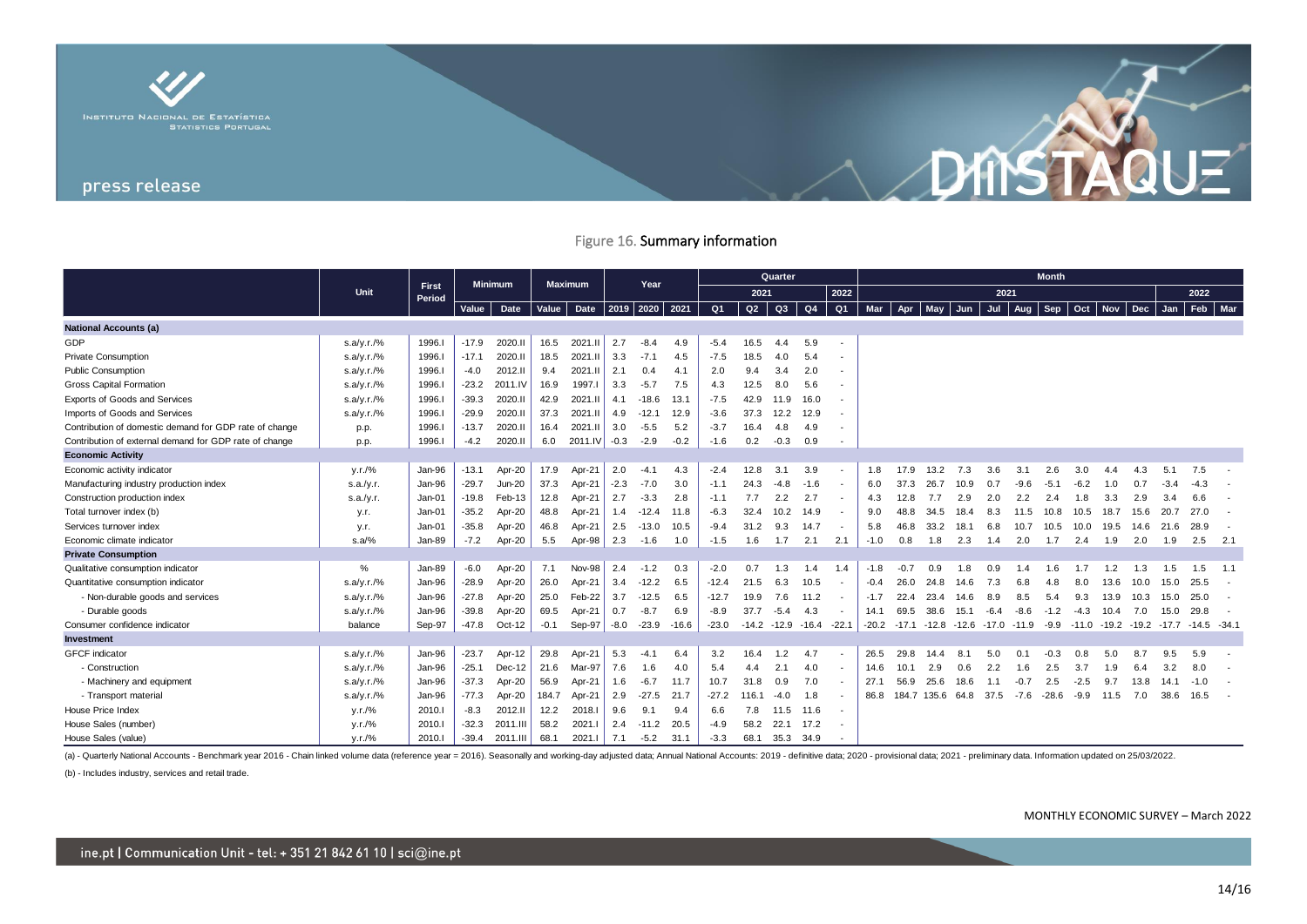

# Figure 17. Summary information (continuation)

|                                                         |              |                        |         | <b>Minimum</b> | <b>Maximum</b> |              | Year   |         |         | <b>Quarter</b> |         |                |                |                |         | <b>Month</b>    |               |         |           |                |         |                 |        |                             |         |             |           |
|---------------------------------------------------------|--------------|------------------------|---------|----------------|----------------|--------------|--------|---------|---------|----------------|---------|----------------|----------------|----------------|---------|-----------------|---------------|---------|-----------|----------------|---------|-----------------|--------|-----------------------------|---------|-------------|-----------|
|                                                         | <b>Unit</b>  | <b>First</b><br>Period |         |                |                |              |        |         |         | 2021           |         |                | 2022           | 2021           |         |                 |               |         |           |                |         |                 | 2022   |                             |         |             |           |
|                                                         |              |                        | Value   | Date           | Value          | Date $ 2019$ |        | 2020    | 2021    | Q <sub>1</sub> | Q2      | Q3             | Q <sub>4</sub> | Q <sub>1</sub> | Mar     | Apr             | May           | Jun     | Jul       | Aug            | Sep     | Oct             |        | Nov $\vert$ Dec $\vert$ Jan |         |             | $Feb$ Mar |
| <b>External Demand</b>                                  |              |                        |         |                |                |              |        |         |         |                |         |                |                |                |         |                 |               |         |           |                |         |                 |        |                             |         |             |           |
| Nominal exports of goods - International trade          | V.r./%       | Jan-96                 | $-41.5$ | Apr-20         | 82.3           | Apr-21       | 3.5    | $-10.3$ | 18.2    | 6.3            | 49.0    | 12.0           | 13.7           |                | 29.4    | 82.3            | 54.7          |         | 21.4 11.0 | 16.5           | 9.7     | 2.5             | 16.8   | 24.3                        | 22.6    | 20.3        |           |
| Nominal imports of goods - International trade          | V.r./%       | Jan-96                 | $-40.3$ | Apr-20         | 66.6           | Apr-21       | 6.0    | $-14.8$ | 21.4    | $-5.7$         | 49.4    | 20.9           | 29.6           |                | 13.0    | 66 6            | 55.7          | 30.7    | 21.9      | 21.9           | 19.0    | 17.8            | 35.7   | 36.4                        | 38.0    | 42.3        |           |
| Coverage rate                                           | %            | Jan-95                 | 49.9    | Aug-01         | 87.8           | $Jun-12$     | 74.9   | 78.9    | 76.8    | 84.8           | 78.0    | 74.9           | 71.5           |                | 83.8    | 79.1            | 78.6          | 76.4    | 78.1      | 71.3           | 74.8    | 73.4            | 73.0   | 68.0                        | 74.4    | 73.5        |           |
| External demand indicator                               | s.a./y.r./%  | Jan-91                 | $-29.5$ | $May-20$       | 47.2           | Apr-21       | 1.5    | $-4.0$  | 20.1    | 1.2            | 36.8    | 20.0           | 26.1           |                | 15.6    | 47.2            | 38.9          | 26.2    | 20.7      | 20.9           | 18.4    | 22.0            | 26.4   | 29.8                        | 33.5    |             |           |
| <b>Labour Market</b>                                    |              |                        |         |                |                |              |        |         |         |                |         |                |                |                |         |                 |               |         |           |                |         |                 |        |                             |         |             |           |
| Unemployment rate (16 to 74 years)                      | s.a./%       | Feb-11                 | 5.8     | Dec-21         | 18.4           | $Jan-13$     | 6.7    | 7.0     | 6.6     | 6.8            | 7.0     | 6.3            | 6.2            | 5.8            | 6.6     | 7.0             | 7.0           | 6.8     | 6.6       | 6.3            | 6.4     | 6.4             | 6.2    | 5 R                         |         | 5.8         |           |
| Number of unemployed (16 to 74 years)                   | s.a./y.r./%  | Feb-12                 | $-24.7$ | Apr-18         | 26.5           | Oct-09       | $-7.2$ | 3.3     | $-3.4$  | 3.7            | 22.9    | $-20.5$        | $-11.7$        | $-13.3$        | 5.3     | 11 $0$          | 22.9          | $-5.1$  | $-15.3$   | $-20.5$        | $-18.8$ | $-14.5$ $-11.7$ |        | $-13.0$                     | $-14.3$ | $-13.3$     |           |
| Employment (16 to 74 years)                             | V.r./%       | Feb-12                 | $-5.4$  | $Jan-13$       | 5.0            | $Jan-22$     | 1.2    | $-1.8$  | 2.7     | $-1.4$         | 4.5     | 4.5            | 3.2            | 4.2            | $-0.2$  | 1.3             |               |         |           | 4.5            | 4.2     | 3.3             | 3.2    | 4.3                         |         |             |           |
| Labour underutilisation rate (16 to 74 years)           | s.a./%       | Feb-11                 | 11.0    | $Jan-20$       | 27.5           | May-13       | 13.0   | 14.3    | 12.6    | 13.5           | 13.0    | 12.2           | 11.7           | 11.0           | 12.9    | 13.1            | 13.0          | 12.9    | 12.6      | 12.2           | 11.9    | 11.7            |        | 11.3                        |         |             |           |
| Employment indicator - Short-term statistics            | y.r.         | Jan-01                 | $-8.1$  | <b>Nov-12</b>  | 4.4            | Feb-22       | 1.4    | $-3.9$  | $-0.6$  | $-5.9$         | $-0.1$  | 1.3            | 2.7            |                | -5.7    |                 | 0.3           | 0.7     | 1.0       |                | 1.7     | 2.1             | 2.7    | 3.2                         |         |             |           |
| Reg. unemp. along the month - State employment agencies | y.r.         | Jan-00                 | $-27.6$ | Apr-90         | 74.1           | Apr-20       | $-3.0$ | 14.4    | $-17.8$ | $-6.9$         | $-33.9$ | $-14.9 - 14.5$ |                |                | $-18.7$ |                 | $-43.2 -27.6$ | $-26.7$ | $-19.6$   | $-15.3 - 10.6$ |         | $-20.1$         | $-9.3$ | $-137$                      | $-13.3$ | $-11.5$     |           |
| Vacancies along the month - State employment agencies   | y.r.         | Jan-90                 | $-70.0$ | Apr-20         | 310.8          | Apr-21       | $-4.3$ | $-17.1$ | 36.0    | $-0.1$         | 128.2   | 22.4           | 21.3           |                | 58.1    |                 | 310.8 151.9   | 56.7    | 24.8      | 20.5           | 22.1    | 12.5            | 37 R   | 16.7                        | 26.0    |             |           |
| Employment expectations of entrepreneurs                | balance/s.a. | Jan-00                 | $-28.7$ | Apr-20         | 8.0            | Feb-22       | 5.0    | $-5.3$  | 0.2     | $-4.5$         | 1.4     |                | 3.9            | 5.7            | $-1.3$  |                 | 2.1           | 2.3     | 1.6       | 0.6            | $-2.6$  | 5.5             | 3.9    |                             | 3.7     |             | - 5.4     |
| Unemployment expectations of consumers                  | balance      | Apr-01                 | $-20.0$ | $Jun-17$       | 85.5           | Feb-09       | $-0.9$ | 52.7    | 30.3    | 57.7           | 27.4    | 21.0           | 15.2           | 16.0           | 51.0    | 41 <sup>1</sup> | 21.1          | 19.9    | 35.3      | 19.4           | 8.4     | 6.7             | 18.5   | 20.4                        | 16.7    |             | 26.7      |
| Average monthly wage declared by worker                 | s.a./v.r.    | Mar-86                 | $-4.0$  | Jun-12         | 8.0            | Apr-21       | 3.5    | 2.6     | 4.5     | 3.5            | 7.2     | 3.9            | 3.4            |                | 4.9     | 8.0             | 7.4           | 6.2     | 4.1       | 3.8            | 3.8     | 3.9             | 3.0    | 3.3                         | 2.6     | 2.0         |           |
| <b>Prices</b>                                           |              |                        |         |                |                |              |        |         |         |                |         |                |                |                |         |                 |               |         |           |                |         |                 |        |                             |         |             |           |
| Consumer price index - Total                            | y.r./%       | $Jan-49$               | $-3.7$  | Sep-54         | 36.7           | May-77       | 0.3    | 0.0     | 1.3     | 0.4            | 0.8     |                | 2.4            | 4.3            | 0.5     | 0.6             |               |         |           |                |         |                 |        |                             |         |             | 5.3       |
| - Goods                                                 | V.r./%       | Jan-49                 | $-3.7$  | <b>Jul-09</b>  | 38.2           | May-77       | $-0.3$ | $-0.5$  | 1.7     | 0.4            | 1.8     | 2.0            | 2.7            | 5.4            | 0.4     | 1.4             | 2.2           | 1.6     | 2.1       | 2.1            | 1.8     | 2.1             |        | 3.2                         | 4.2     | 5.2         | 6.8       |
| - Services                                              | y.r./%       | $Jan-49$               | $-4.4$  | Sep-54         | 30.5           | Mar-74       | 1.2    | 0.7     | 0.6     | 0.5            | $-0.7$  | 0.8            | 1.9            | 2.6            | 0.5     | -0.7            | $-0.2$        | $-11$   | 0.7       | 0.8            | 1.0     | 1.3             | 2.3    | 2.0                         | 2.0     |             | 3.1       |
| Core inflation indicator                                | V.r./%       | $Jan-49$               | $-4.3$  | Oct-54         | 31.1           | May-84       | 0.5    | 0.0     | 0.8     | 0.5            | 0.2     | 0.9            | 1.5            | 3.1            |         |                 | 0.6           | $-0.3$  | 0.8       | 0.9            | 0.9     |                 |        | ∣.8                         | 2.4     |             | 3.8       |
| Harmonised index of consumer prices                     | V.r./%       | Jan-96                 | $-1.8$  | Sep-09         | 5.5            | Mar-22       | 0.3    | $-0.1$  | 0.9     | 0.2            | $-0.1$  |                | 2.4            | 4.4            |         | -0.1            | 0.5           | -0.6    |           | 1.3            | 1.3     |                 |        | 2.8                         | 3.4     |             | 5.5       |
| Manufacturing industry production price index           | y.r./%       | Jan-11                 | $-6.0$  | May-20         | 19.9           | Mar-22       | 0.7    | $-3.9$  | 6.4     | $-2.1$         | 5.6     | 9.3            | 13.3           | 16.9           | -0.5    | 3.3             | 6.3           | 7.3     | 8.6       | 9.2            | 10.1    | 11.3            | 14.5   |                             | 14.3    | 16.5        | 19.9      |
| Consumers expectations of prices evolution              | balance      | Sep-97                 | $-6.7$  | <b>Jul-09</b>  | 80.7           | Mar-22       | 11.4   | 20.4    | 21.3    | 2.4            | 13.3    | 24.3           | 45.4           | 55.4           | 6.8     | 10.8            | 11.8          | 17.2    | 27.1      | 22.1           | 23.6    | 36.0            | 53.0   | 47.3                        | 42.6    |             | 42.8 80.7 |
| Expectations of prices in manufacturing industry        | bal./s.a.    | Jan-87                 | $-28.6$ | Apr-20         | 38.2           | Mar-22       | $-2.6$ | $-3.3$  | 16.4    | 8.1            | 16.2    | 16.5           | 246            | 29.8           | 11.5    | 13 $0$          | 17.2          | 18.4    | 18.1      | 15.0           | 16.5    | 22.4            | 244    | 27.0                        | 26.5    | 24.7        | - 38.2    |
| Effective exchange rate index for Portugal (nominal)    | V.r./%       | Jan-94                 | $-9.0$  | Jan-94         | 6.0            | Mar-95       | $-0.6$ | 0.5     | $-0.1$  | 1.1            | 0.5     | $-0.7$         | $-1.3$         | $-1.5$         | 0.3     | 0.8             | 0.7           | 0.0     | $-0.4$    | -0.9           | $-0.9$  |                 |        | $-1.1$ $-1.2$ $-1.7$ $-1.7$ |         | $-1.4 -1.5$ |           |

DANSTAQUE